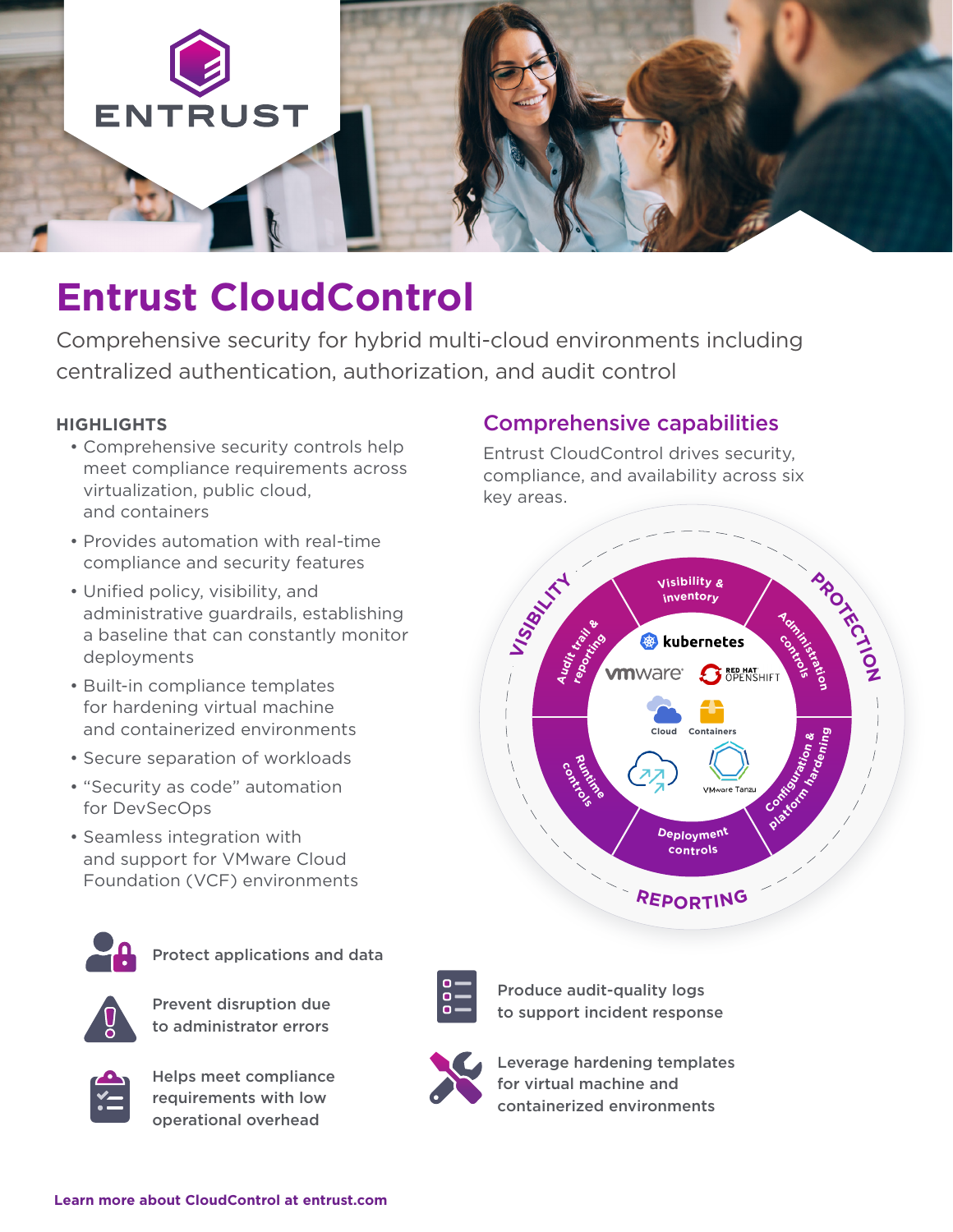### Reducing IT risks through a unified security framework

As IT environments transition to hybrid cloud, security architectures must undergo a corresponding transformation. Entrust CloudControl (formerly HyTrust CloudControl) addresses the need for a comprehensive solution by providing a unified framework for security and compliance across the hybrid cloud – reducing both risk and operational overhead.

#### Comprehensive risk management

CloudControl offers a wide range of capabilities that can be customized to meet any organization's desired risk posture and control activity requirements. Supporting VMware Cloud Foundation, the centralized solution enables organizations to achieve authentication, authorization, and audit control for UI and API access to critical infrastructure resources in the ecosystem – including ESXi hosts, vCenters, NSX-T Managers, vSAN, and SDDC and associated workload and management domains.

| <b>Visibility</b><br>and inventory                                                                                                                               | <b>Administration</b><br><b>controls</b>                                                                                                                                    | <b>Configuration</b><br>and platform<br>hardening                                                                                        | <b>Deployment</b><br>controls                                                                                                   | <b>Runtime</b><br>controls                                                                         | <b>Audit trail</b><br>and reporting                                                                                                                      |
|------------------------------------------------------------------------------------------------------------------------------------------------------------------|-----------------------------------------------------------------------------------------------------------------------------------------------------------------------------|------------------------------------------------------------------------------------------------------------------------------------------|---------------------------------------------------------------------------------------------------------------------------------|----------------------------------------------------------------------------------------------------|----------------------------------------------------------------------------------------------------------------------------------------------------------|
| • vSphere, VCF<br>and NSX-T.<br>Red Hat<br>OpenShift, and<br>VMware Tanzu<br>containerized<br>environments<br>• Discovery<br>• Inventory and<br>security context | • RBAC (role-based<br>access control)<br>• ABAC (attribute-<br>based access<br>controis)<br>• Secondary approval<br>• Multi-factor<br>authentication and<br>IAM integration | • Configuration<br>best practices<br>• Compliance<br>templates<br>including NIST<br>800-53, CMMC,<br>PCI-DSS, HIPAA,<br><b>DISA STIG</b> | • Workload<br>placement and<br>segregation<br>• Security best<br>practices<br>• Image assurance<br>$\cdot$ CI/CD<br>integration | • Continuous<br>policy<br>enforcement<br>$\cdot$ Real-time<br>alerts<br>• Automatic<br>remediation | • Forensic-quality<br>change log<br>• Cross-platform<br>logging and search<br>• Recommendation<br>and executive<br>summary reports<br>• SIEM integration |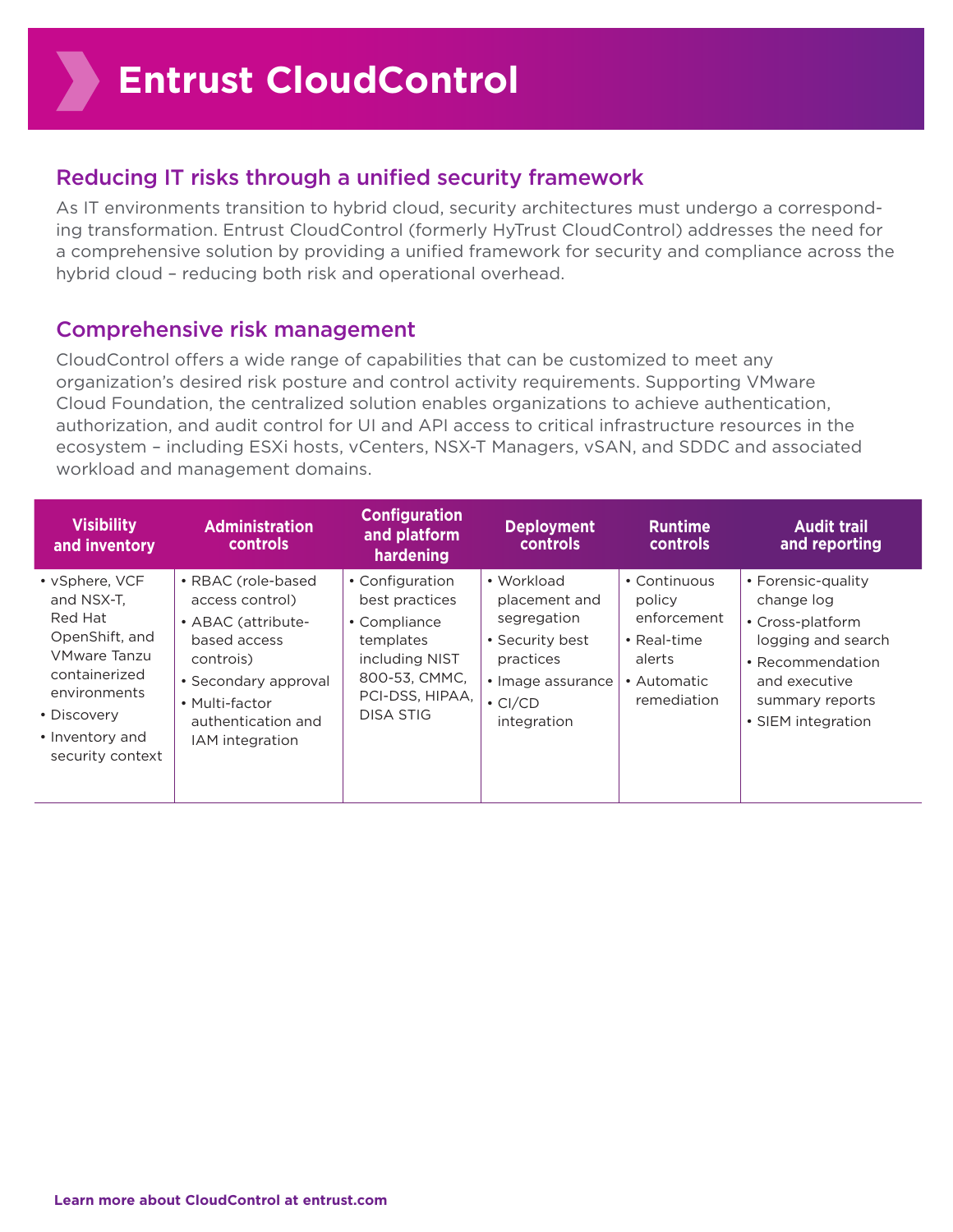#### **KEY FEATURES & BENEFITS**

- Decreased risk of security or availability failures. Gain full-stack multi-dimensional policies and industry-leading administration controls to protect against insider threats and human errors that cause downtime.
- Improved agility for virtualized data centers, public and private clouds. Acquire "create once, apply anywhere" policies that support consistent controls and eliminate manual efforts.
- Lower operational overhead. Eliminate multiple consoles and inconsistent security constructs, and gain security policies that support "security as code" automation.
- Automated approach to help support efficient full-stack compliance. Provides built-in templates for:
	- Cybersecurity Maturity Model Certification (CMMC)
	- Payment Card Industry Data Security Standard (PCI DSS)
	- National Institute of Standards and Technology (NIST) 800-53
	- Health Insurance Portability and Accountability Act (HIPAA)
	- Federal Risk and Authorization Management Program (FedRAMP)
	- Defense Information Systems Agency Security Technical Implementation Guides (DISA STIGs)
	- And more

The solution also provides workload placement controls, logical segmentation, and robust audit trail and reporting that supports control validation.

- Improved visibility and operational awareness. You gain insight with forensicquality logs for incident response root cause analysis and intent context.
- Authentication, authorization, and audit control for VCF. Achieve authentication, authorization, and audit control (AAA) security for VMware Cloud Foundation (VCF). CloudControl provides role-based access controls (RBAC) for VCF that provides visibility into who is accessing resources in the VCF SDDC Manager and down to the ecosystem infrastructure components including ESXi hosts, vCenters, NSX-T Managers, and vSAN.